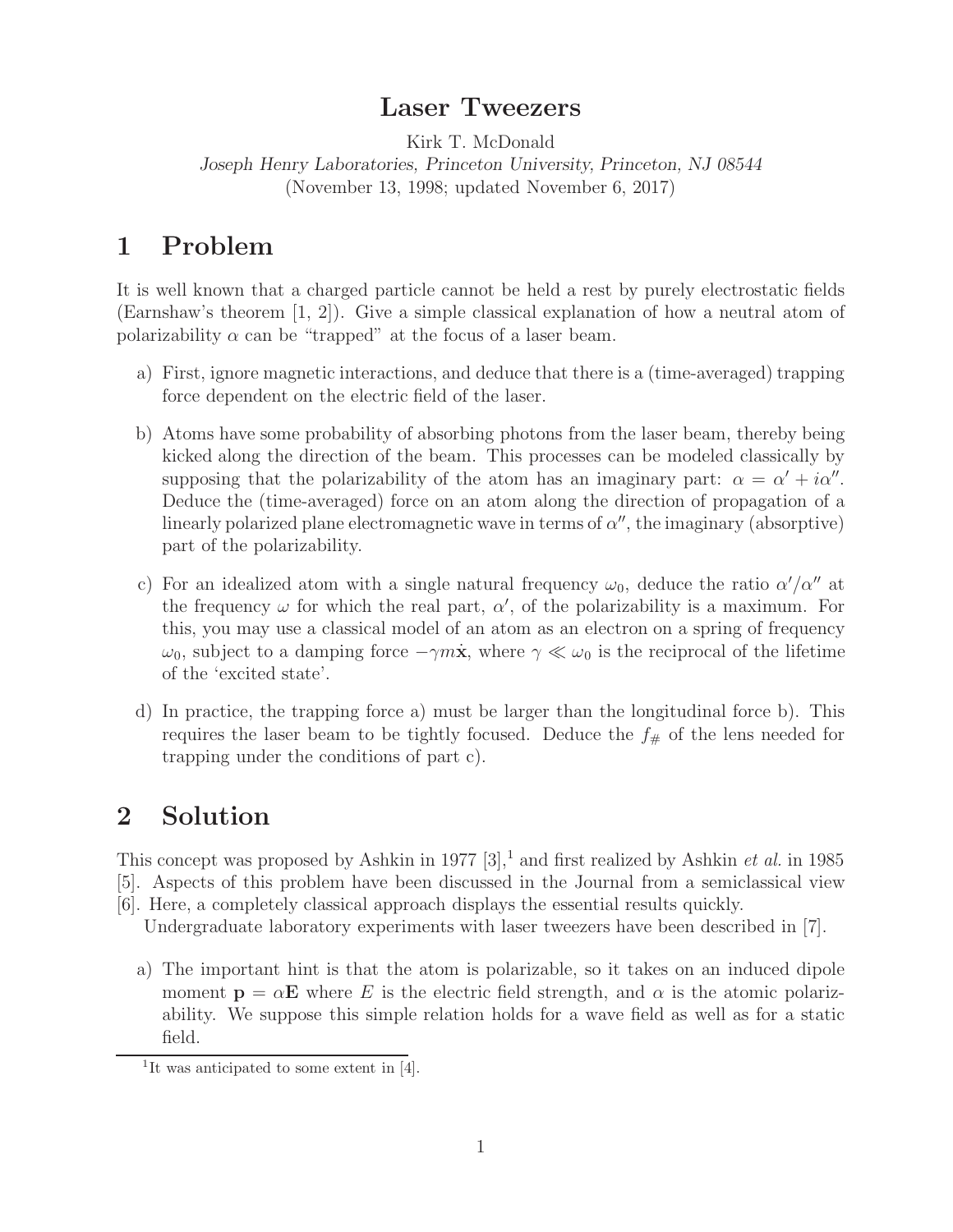We now want the force **F** on the dipole. This is obtained from the form  $(\mathbf{p} \cdot \nabla) \mathbf{E}$  which holds even when  $\nabla \times \mathbf{E} \neq 0$ ,

$$
\mathbf{F} = (\mathbf{p} \cdot \nabla)\mathbf{E} = \alpha(\mathbf{E} \cdot \nabla)\mathbf{E} = \frac{\alpha}{2}\nabla E^2.
$$
 (1)

So the polarizable atom can be "trapped" at a point where  $E^2$  takes on a local maximum, since the force (1) is restoring for departures in any direction from that point.

There is no such place in a charge-free region of an electrostatic field, as demonstrated in Appendix A. Thus, Earnshaw's theorem can be extended to include the case of a polarizable atom.

However,  $E^2$  can have a local maximum in a nonelectrostatic field, such as at the focus of a laser beam.

For oscillatory fields, it is appropriate to restrict the discussion to the time-averaged behavior of the atom. The time-average of the trapping force (1) is written as,

$$
\langle \mathbf{F} \rangle_{\text{trapping}} = \frac{\alpha}{2} \boldsymbol{\nabla} \left\langle E^2 \right\rangle. \tag{2}
$$

b) The induced, oscillating dipole is equivalent to an oscillating charge with velocity along the direction of **E**. Then the **v**  $\times$  **B** force is in the direction of  $\mathbf{E} \times \mathbf{B}$ , *i.e.*, along the direction of propagation of the wave. This is consistent with the force being due to absorption of photons from the wave.

Since it is stated that the polarizability has an imaginary part, we describe the plane wave using complex notation. The wave is polarized in, say, the x direction:  $\mathbf{E}(\mathbf{x},t) =$  $E_0 \hat{\mathbf{x}} e^{i(kz-\omega t)}$ . It suffices to consider the dipole as being at the origin, where,

$$
\mathbf{E} = E_0 \hat{\mathbf{x}} e^{-i\omega t}, \qquad \mathbf{B} = E_0 \hat{\mathbf{y}} e^{-i\omega t}, \qquad \text{and} \qquad \mathbf{p} = \alpha E_0 \hat{\mathbf{x}} e^{-i\omega t} = e \mathbf{x}(t). \tag{3}
$$

The oscillating dipole is equivalent to a charge e at distance  $\mathbf{x}(t)$  from the nucleus. The velocity of the charge is, of course, **x**˙ . Then, the Lorentz force on the moving charge is (in Gaussian units),

$$
\mathbf{F} = e \frac{\dot{\mathbf{x}}}{c} \times \mathbf{B} = \frac{\dot{\mathbf{p}}}{c} \times \mathbf{B}
$$
 (4)

More precisely, since we are using complex notation, the time-average detrapping force is,

$$
\langle \mathbf{F} \rangle_{\text{detrapping}} = \frac{1}{2} Re \left( \frac{\dot{\mathbf{p}}}{c} \times \mathbf{B}^{\star} \right) = \frac{1}{2} Re \left( -i \frac{\omega}{c} \alpha E_0^2 \right) \hat{\mathbf{z}} = \frac{k}{2} \alpha'' E_0^2 \hat{\mathbf{z}},\tag{5}
$$

where  $k = 2\pi/\lambda$  is the wave number.

c) To model the polarizability, it suffices to consider the response of the model atom to the electric field. The equation of motion is then,

$$
\ddot{x} + \gamma \dot{x} + \omega_0^2 x = \frac{eE_0}{m} e^{-i\omega t}.
$$
\n(6)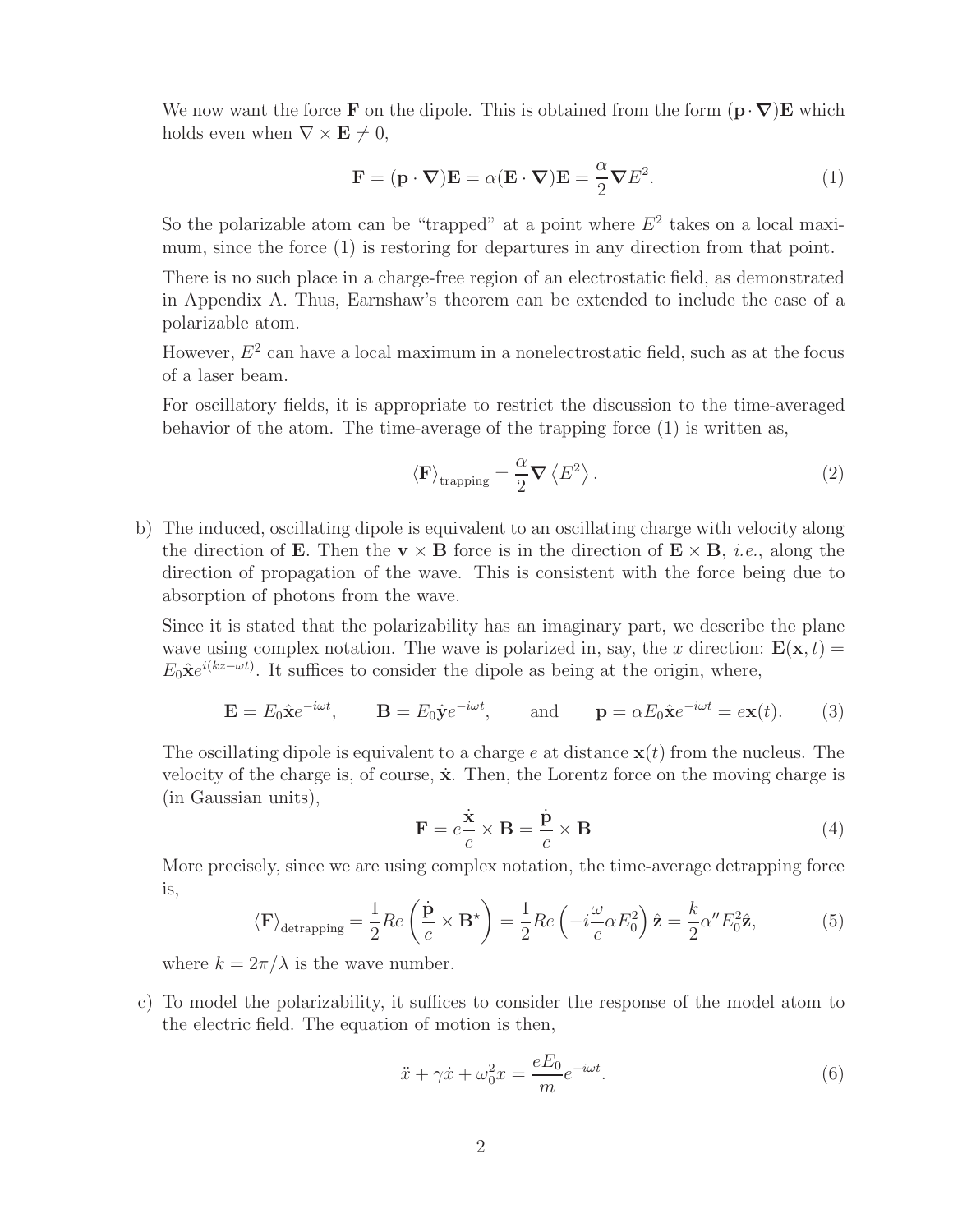The trial solution  $x = x_0 e^{-i\omega t}$  leads to,

$$
x_0 = \left(\frac{eE_0}{m}\right) \frac{\omega_0^2 - \omega^2 + i\gamma\omega}{(\omega_0^2 - \omega^2)^2 + \gamma^2\omega^2}.
$$
\n<sup>(7)</sup>

Since the magnitude of the dipole moment is  $p_0 = e x_0 = \alpha E_0$ , the polarizability  $\alpha = \alpha' + i\alpha''$  is,

$$
\alpha' = \left(\frac{e^2}{m}\right) \frac{\omega_0^2 - \omega^2}{(\omega_0^2 - \omega^2)^2 + \gamma^2 \omega^2}, \qquad \alpha'' = \left(\frac{e^2}{m}\right) \frac{\gamma \omega}{(\omega_0^2 - \omega^2)^2 + \gamma^2 \omega^2}.
$$
 (8)

Since  $\alpha'' > 0$ , the force (5) is in the  $+z$  direction, as expected for photon absorption from a wave that moves in the  $+z$  direction.

To find the frequency at which  $\alpha'$  is maximum, we take the derivative,

$$
0 = \frac{-2\omega}{(\omega_0^2 - \omega^2)^2 + \gamma^2 \omega^2} - \frac{(\omega_0^2 - \omega^2)[-4\omega(\omega_0^2 - \omega^2) + 2\omega\gamma^2]}{[(\omega_0^2 - \omega^2)^2 + \gamma^2 \omega^2]^2}.
$$
 (9)

Thus,  $\gamma \omega_0 = \omega_0^2 - \omega^2$  at the maximum, and  $\alpha'$  is maximal for  $\omega$  slightly less than  $\omega_0$ ,

$$
\omega_{\text{max}} \approx \omega_0 - \gamma/2. \tag{10}
$$

Approximating  $\gamma\omega_{\text{max}}$  by  $\gamma\omega_0$  since  $\gamma \ll \omega_0$ , we have,

$$
\alpha'(\omega_{\text{max}}) = \frac{e^2}{m} \frac{1}{2\gamma \omega_0} = \alpha''(\omega_{\text{max}}). \tag{11}
$$

The desired ratio is  $\alpha'/\alpha'' = 1$ .

d) Comparing the results of a) and b) for the trapping and detrapping forces, for trapping to occur we must have,

$$
\frac{\alpha'}{2} \frac{\partial \langle E^2 \rangle}{\partial z} > \frac{\pi}{\lambda} \alpha'' E_0^2 = \frac{2\pi}{\lambda} \alpha'' \langle E^2 \rangle.
$$
 (12)

From optics [8], we know that the characteristic length for changes in the electric field along the axis near the focus is the Rayleigh range,

$$
z_0 \approx \pi f_\#^2 \lambda,\tag{13}
$$

where the  $f_{\#}$  is the usual  $f/D$  ratio of the focusing lens. That is, we can approximate,

$$
\frac{\partial \langle E^2 \rangle}{\partial z} \approx \frac{\langle E^2 \rangle}{z_0} \approx \frac{\langle E^2 \rangle}{\pi f_\#^2 \lambda}.
$$
\n(14)

The maximum trapping force occurs about one Rayleigh range away from the focus. Using (14) in (12), we find the requirement,

$$
f_{\#} < \frac{1}{2\pi} \sqrt{\frac{\alpha'}{\alpha''}}.\tag{15}
$$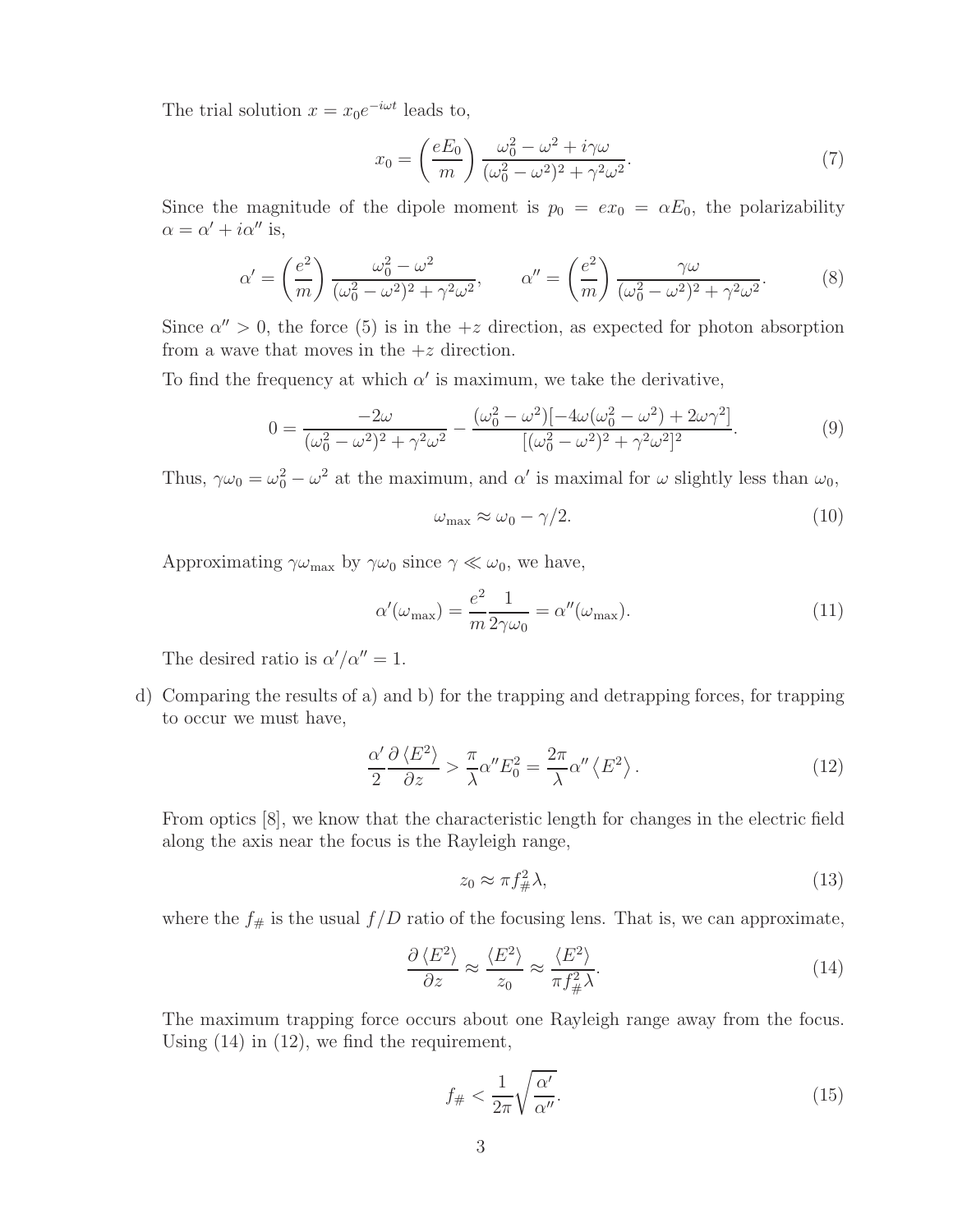From part c), if we run the trap at the frequency  $\omega = \omega_0 - \gamma/2$  where the trapping term is maximal, the detrapping term is large:  $\alpha'' = \alpha'$ . In this case, we need,

$$
f_{\#} < \frac{1}{2\pi} = 0.16,\tag{16}
$$

which is a very strong focus! For  $\omega < \omega_0 - \gamma/2$ , the ratio  $\alpha'/\alpha''$  grows rapidly, and a softer focus can be used. But the trapping is not so strong, so other detrapping effects become important.

# **A Appendix: Maxima of E**<sup>2</sup>

We show that an electrostatic field **E** (or magnetostatic field **B**) cannot have a local maximum of  $E^2 = |\mathbf{E}|^2$  at a charge-free point.

The demonstration makes use of the mean-value theorem [9], that the average value of the electrostatic field in a charge-free sphere is equal to the value of the field at the center of the sphere.

If  $E<sup>2</sup>$  has a local maximum at some point P in a charge-free region, then there is a nonzero r such that  $E^2 < E^2(P)$  for all points (other than P) within a sphere of radius r about P. Consequently,  $E < E(P)$  in that sphere.

Let  $\hat{\mathbf{z}}$  point along  $\mathbf{E}(P)$ . Then, the mean-value theorem can be written as,

$$
\int E_z dVol = \frac{4\pi r^3}{3} E(P), \qquad (17)
$$

for the sphere about P. In general,  $E_z \leq E$ , and by assumption  $E \lt E(P)$  for all points other than  $P$  within the sphere, so,

$$
\int E_z \, d\text{Vol} \le \int E \, d\text{Vol} < \int E(P) \, d\text{Vol} = \frac{4\pi r^3}{3} E(P),\tag{18}
$$

which contradicts eq. (17). Hence,  $E^2$  cannot be locally maximal at P.

However,  $E^2$  can take on a local minimum. This has been shown by explicit examples in Ref. [10], which also provides an alternative demonstration that  $E^2$  cannot have a local maximum. A brief discussion of this issue in Ref. [11] shows that  $\nabla^2 E^2 \geq 0$ , which does not exclude the possibility that at a maximum both the first and second derivatives of  $E^2$ vanish. However, as noted in refs. [11] and [12], the condition that  $\nabla^2 E^2 \ge 0$  is sufficient to exclude the possibility of trapping.

## **B Appendix: The Ponderomotive Force and the Abraham Force** *(Nov. 2017)*

We model the electric dipole **p** as consisting of a pair of electric charges  $\pm q$  at positions  $\mathbf{x} \pm \mathbf{d}/2$ , where  $\mathbf{p} = q\mathbf{d}$ , and  $\mathbf{x}$  is the position of the electric center of the dipole. Then, the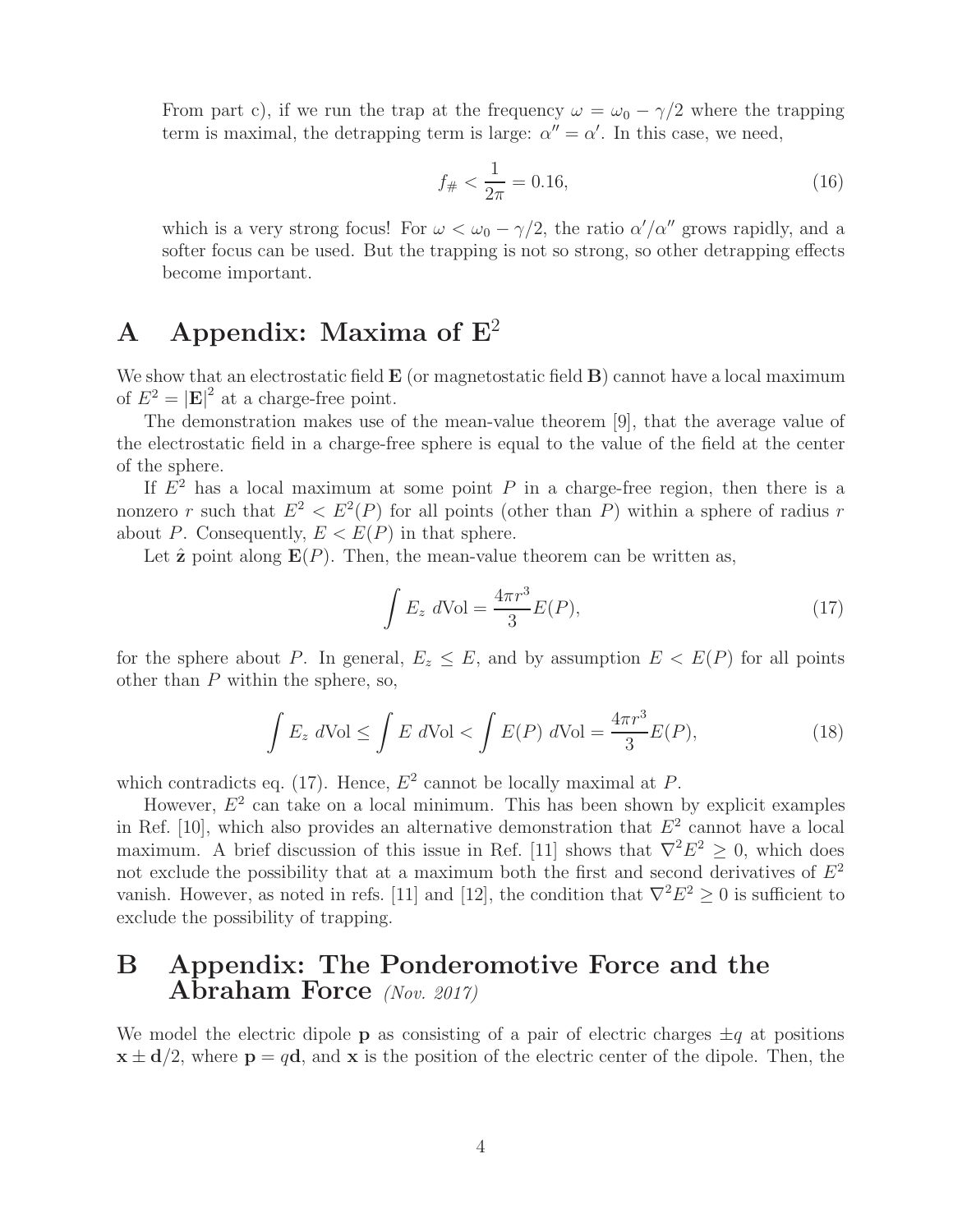force on the dipole due to external fields **E** and **B** is the sum of the Lorentz forces on the charges  $\pm q$ ,

$$
\mathbf{F} = q[\mathbf{E}(\mathbf{x} + \mathbf{d}/2) - \mathbf{E}(\mathbf{x} - \mathbf{d}/2)] + q[\dot{\mathbf{x}} + \dot{\mathbf{d}}/2] \times \mathbf{B}(\mathbf{x} + \mathbf{d}/2) - q[\dot{\mathbf{x}} - \dot{\mathbf{d}}/2] \times \mathbf{B}(\mathbf{x} - \mathbf{d}/2)
$$
  
\n
$$
\rightarrow (\mathbf{p} \cdot \nabla)\mathbf{E} + \frac{d\mathbf{p}}{dt} \times \mathbf{B} + \mathbf{v} \times (\mathbf{p} \cdot \nabla)\mathbf{B},
$$
\n(19)

in the limit of small **d**, where  $\mathbf{v} = \dot{\mathbf{x}}$  is the velocity of the center of the dipole. For a dipole at rest in only a static electric field, we recover the familiar form  $\mathbf{F} = (\mathbf{p} \cdot \nabla) \mathbf{E}$ .

In the rest of this Appendix we ignore the velocity **v** of the dipole, in which case  $\partial/\partial t =$  $d/dt$  for derivatives at the position of the dipole.

When  $\mathbf{p} = \alpha \mathbf{E}$ , eq. (19) becomes,

$$
\mathbf{F} = \alpha (\mathbf{E} \cdot \mathbf{\nabla}) \mathbf{E} + \alpha \frac{d\mathbf{E}}{dt} \times \mathbf{B} = \frac{\alpha}{2} \mathbf{\nabla} E^2 + \alpha \frac{d}{dt} (\mathbf{E} \times \mathbf{B}) = \frac{\alpha}{2} \mathbf{\nabla} E^2 + \frac{d}{dt} (\mathbf{p} \times \mathbf{B}), \quad (20)
$$

noting that  $\nabla E^2 = \nabla (\mathbf{E} \cdot \mathbf{E}) = 2(\mathbf{E} \cdot \nabla)\mathbf{E} + 2\mathbf{E} \times (\nabla \times \mathbf{E}) = 2(\mathbf{E} \cdot \nabla)\mathbf{E} - 2\mathbf{E} \times d\mathbf{B}/dt.$ 

The term  $\alpha \nabla E^2/2$  is called the **ponderomotive force**, and can lead to "trapping" at a minium of  $E^2$ , as at the focus of a laser beam. The term  $(d/dt)(\mathbf{p} \times \mathbf{B})$  is called the Abraham force.

### **B.1 Time-Harmonic Fields**

If the external fields have the form  $\mathbf{E}_0 e^{-i\omega t}$  and  $\mathbf{B}_0 e^{-i\omega t}$ , then the time-average force is,

$$
\langle \mathbf{F} \rangle = \frac{Re(\alpha)}{4} \nabla |E_0|^2 + \frac{1}{2} \frac{d}{dt} Re(\alpha \mathbf{E}_0 \times \mathbf{B}_0^*) = \frac{Re(\alpha)}{4} \nabla |E_0|^2.
$$
 (21)

That is, the time-average Abraham force vanishes in the case of time-harmonic electromagnetic fields.

However, this formal result is not consistent with the fact that if the dipole absorbs energy and momentum from the external fields, there is a force on the dipole. And, this force is nonzero for plane waves where  $\nabla |E_0|^2 = 0$ .

For a plane wave (in vacuum), such as  $\mathbf{E}(\mathbf{x}, t) = E_0 e^{i(kz-\omega t)} \hat{\mathbf{x}}$ ,  $\mathbf{B}(\mathbf{x}, t) = E_0 e^{i(kz-\omega t)} \hat{\mathbf{y}}$ with wavelength  $\lambda = 2\pi/k$  large compared to the size of the electric dipole, it suffices to consider the dipole as being at the origin, where,

$$
\mathbf{E} = E_0 e^{-i\omega t} \hat{\mathbf{x}}, \qquad \mathbf{B} = \frac{E_0}{c} e^{-i\omega t} \hat{\mathbf{y}}, \qquad \text{and} \qquad \mathbf{p} = \alpha E_0 e^{-i\omega t} \hat{\mathbf{x}} = e \mathbf{x}(t), \tag{22}
$$

where we now suppose the oscillating dipole is equivalent to a charge e at distance  $\mathbf{x}(t)$  from the nucleus (at the origin). The velocity of the moving charge is, of course,  $\dot{\mathbf{x}} = \dot{\mathbf{p}}/e$ .

The wave field does work on the dipole at time-average rate,

$$
\left\langle \frac{dU}{dt} \right\rangle = \frac{1}{2} Re(e\mathbf{E} \cdot \dot{\mathbf{x}}^*) = \frac{1}{2} Re(\mathbf{E} \cdot \dot{\mathbf{p}}^*) = \frac{1}{2} Re(\mathbf{E} \cdot (i\omega \alpha^*) \mathbf{E}^*) = \frac{\omega E_0^2}{2} Im(\alpha).
$$
 (23)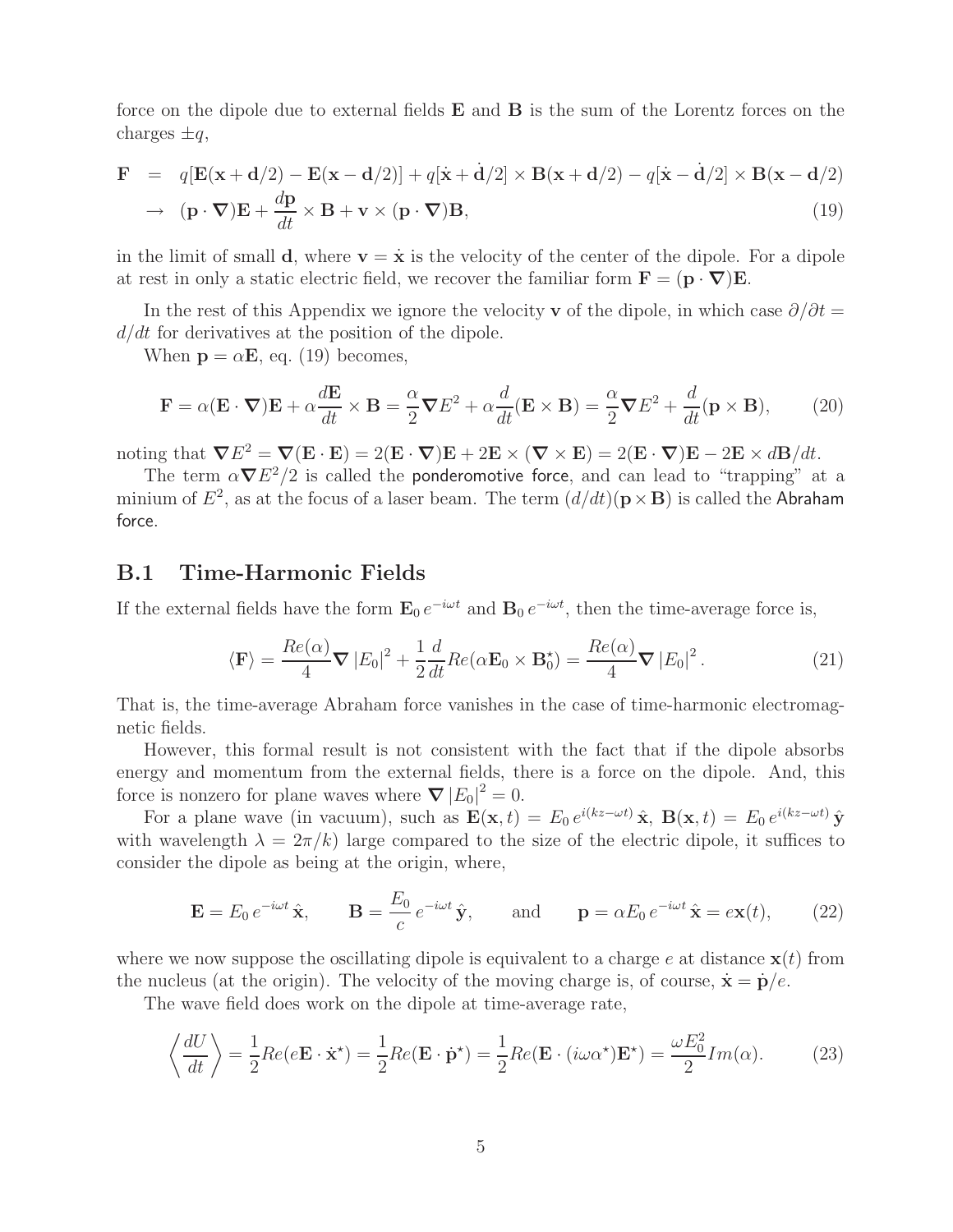Since the momentum density in the wave equals its energy density times  $\hat{\mathbf{z}}/c$ , we infer that the momentum absorbed by the dipole, and the force on it, is given by,

$$
\langle \mathbf{F}_{\text{absorb}} \rangle = \left\langle \frac{dU}{dt} \right\rangle \frac{\hat{\mathbf{z}}}{c} = \frac{\omega E_0^2}{2c} Im(\alpha) \hat{\mathbf{z}} = \frac{k E_0^2}{2} Im(\alpha) \hat{\mathbf{z}}.
$$
 (24)

That is, we should expect the force on the dipole to include the force of eq. (24), which was somehow missed in the derivation of eq. (21).

On the other hand, if we return to the derivation of eq. (19), note that the  $\mathbf{v} \times \mathbf{B}$  force on the moving charge is,

$$
\mathbf{F}_{\mathbf{v}\times\mathbf{B}} = e\dot{\mathbf{x}} \times \mathbf{B} = \dot{\mathbf{p}} \times \mathbf{B},\tag{25}
$$

whose time average is,

$$
\langle \mathbf{F}_{\mathbf{v} \times \mathbf{B}} \rangle = \frac{1}{2} Re \left( \dot{\mathbf{p}} \times \mathbf{B}^* \right) = \frac{1}{2} Re \left( -i\omega \alpha \frac{E_0^2}{c} \right) \hat{\mathbf{z}} = \frac{k E_0^2}{2} Im(\alpha) \hat{\mathbf{z}} = \langle \mathbf{F}_{\text{absorb}} \rangle \tag{26}
$$

Thus, it appears that in the transformation of eq. (19) to eq. (20) via the vector-calculus identity,  $(\mathbf{E} \cdot \nabla)\mathbf{E} = \mathbf{E} \times d\mathbf{B}/dt + \nabla E^2/2$ , a more physical result is obtained if we simply replace  $(\mathbf{E} \cdot \nabla) \mathbf{E}$  by  $\nabla E^2/2$ , at least in the case of time-harmonic fields.<sup>2</sup>

An issue with the approach that led to eq. (19) is the use of the "external" electromagnetic fields, when in fact the interaction of these fields with the dipole modifies them, and makes the time-average derivative  $\langle (d/dt)(\mathbf{E} \times \mathbf{B}) \rangle$  nonzero. A practical question is how to use only the "external" fields, yet arrive at a result that accommodates their interaction with the dipole. Equations  $(19)-(21)$  do not do this well, while it appears (to this author) that the form,

$$
\mathbf{F} = \frac{\alpha}{2} \nabla E^2 + \dot{\mathbf{p}} \times \mathbf{B}.
$$
 (27)

is a better approximation.

#### **B.2 Has the Abraham Force Been Observed in Experiment?**

In a broad sense, the Abraham force is any force on nonconducting matter other than the ponderomotive force  $\nabla(\alpha E^2/2)$ , which latter vanishes for uniform electric fields. It is therefore related to a "radiation pressure."

#### **B.2.1 Radiation Pressure**

Apparently, Kepler considered the pointing of comets' tails away from the Sun as evidence for radiation pressure of light  $[13]$ <sup>3</sup>. After his unification of electricity, magnetism and light [15], Maxwell argued (sec. 792 of [16]) that the radiation pressure P of light is equal to its energy density u,

$$
P = u = \frac{D^2}{4\pi} = \frac{H^2}{4\pi}
$$
\n(28)

<sup>&</sup>lt;sup>2</sup>The latter substitution was used, perhaps naïvely, in sec. 2b) above.

<sup>3</sup>Several inconclusive attempts to confirm Kepler's conjecture are reviewed in [14].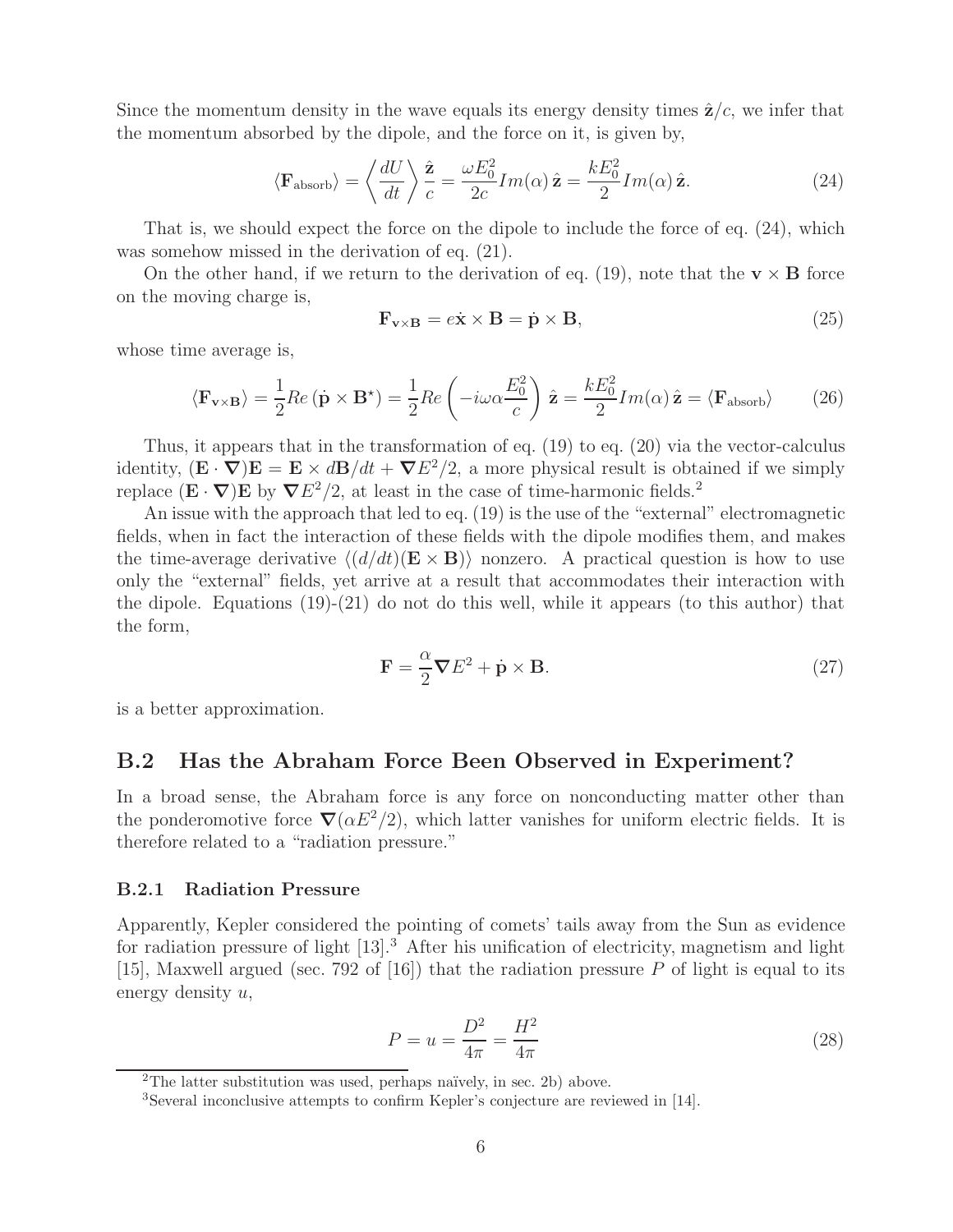for an electromagnetic wave with fields **D** and **H** in vacuum. The first convincing experimental evidence for the radiation pressure of light was given by Lebedev in 1901 [17], and confirmed by Nichols and Hull [18].<sup>4</sup>

#### **B.2.2 The Abraham Force**

Observation of the Abraham force has been reported in an experiment in which an electromagnetic field oscillated at 0.3 Hz in the presence of a static magnetic field [22, 23, 24, 25].

A recent report [26] claims to have observed an Abraham force of a laser beam on a liquid-core optical fiber, although this effect seems to this author to be more of a radiation pressure.

### **Acknowledgement**

The author wishes to thank Paul Chaikin and Will Happer for discussions of this problem, and the Editor of the American Journal of Physics for pointing out refs. [10, 11, 12] which discuss the "well known to those who know well" theorem [12] of Appendix A.

## **References**

- [1] S. Earnshaw, *On the Nature of the Molecular Forces which regulate the Constitution of the Luminiferous Ether*, Trans. Camb. Phil. Soc. **7**, 97 (1839), particularly secs. 11-15. http://kirkmcd.princeton.edu/examples/EM/earnshaw\_tcps\_7\_97\_39.pdf
- [2] W.R. Smythe, *Static and Dynamic Electricity*, 3rd ed. (McGraw-Hill), 1968), sec. 1.11, http://kirkmcd.princeton.edu/examples/EM/smythe\_50.pdf
- [3] A. Ashkin, *Trappings of Atoms by Resonance Radiation Pressure*, Phys. Rev. Lett. **40**, 729 (1978), http://kirkmcd.princeton.edu/examples/optics/ashkin\_prl\_40\_729\_78.pdf
- [4] L.T. Wood, *Electromagnetic Acceleration of Neutral Molecules*, Am. J. Phys. **42**, 1020 (1974), http://kirkmcd.princeton.edu/examples/EM/wood\_ajp\_42\_1020\_74.pdf
- [5] A. Ashkin *et al.*, *Observation of a single-beam gradient force optical trap for dielectric particles*, Opt. Lett. **11**, 288 (1986), http://kirkmcd.princeton.edu/examples/optics/ashkin\_ol\_11\_288\_86.pdf
- [6] Y. Shimizu and H. Sasada, *Mechanical force in laser cooling and trapping*, Am. J. Phys. **66**, 960 (1998), http://kirkmcd.princeton.edu/examples/optics/shimizu\_ajp\_66\_960\_98.pdf
- [7] S.P. Smith *et al.*, *Inexpensive optical tweezers for undergraduate laboratories*, Am. J. Phys. **67**, 26 (1999), http://kirkmcd.princeton.edu/examples/optics/smith\_ajp\_67\_26\_99.pdf

<sup>&</sup>lt;sup>4</sup>The famous Crookes radiometer [19] does not demonstrate electromagnetic radiation pressure, as argued by Schuster [20]. See also [21].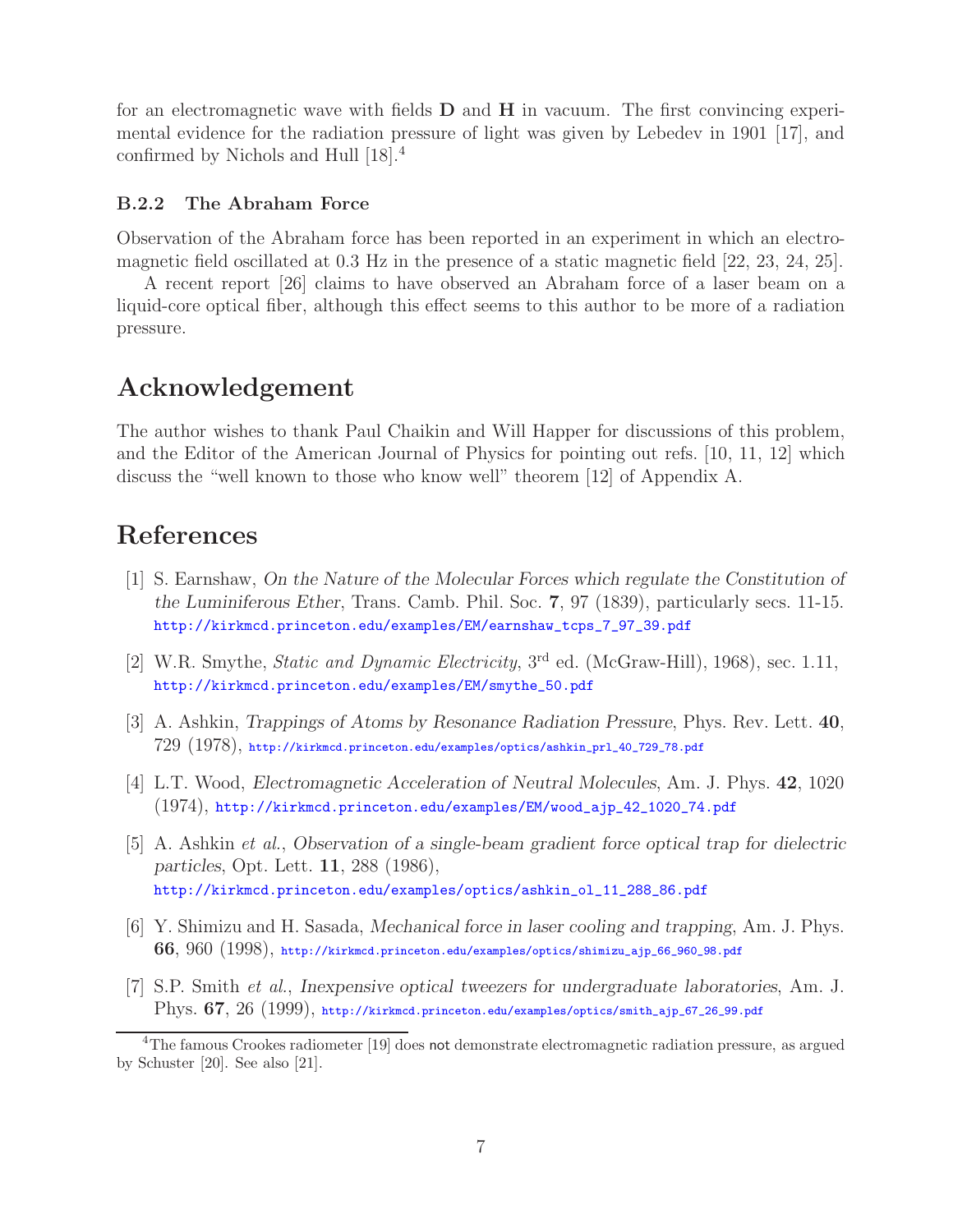- [8] A.E. Siegman, *Lasers* (University Science Books, Mill Valley, CA, 1986), sec. 17.2, http://kirkmcd.princeton.edu/examples/EM/siegman\_86.pdf
- [9] J.D. Jackson, *Classical Electrodynamics*, 3rd ed. (Wiley, 1999), sec. 4.1, http://kirkmcd.princeton.edu/examples/EM/jackson\_ce3\_99.pdf
- [10] W.H. Wing, *On Neutral Particle Trapping in Quasistatic Electromagnetic Fields*, Prog. Quant. Electr. **8**, 181 (1984), http://kirkmcd.princeton.edu/examples/EM/wing\_pqe\_8\_181\_84.pdf
- [11] W. Ketterle and D.E. Pritchard, *Trapping and Focusing Ground State Atoms with Static Fields*, Appl. Phys. B **54**, 403 (1992), http://kirkmcd.princeton.edu/examples/optics/ketterle\_ap\_b54\_403\_92.pdf
- [12] M.V. Berry and A.K. Geim, *Of flying frogs and levitrons*, Eur. J. Phys. **18**, 307 (1997), http://kirkmcd.princeton.edu/examples/mechanics/berry\_ejp\_18\_307\_97.pdf
- [13] J. Kepler, *De Cometis* (1619), http://kirkmcd.princeton.edu/examples/astro/kepler\_de\_cometis.pdf
- [14] R.V. Jones, *Pressure or Radiation*, Nature **171**, 1089 (1953), http://kirkmcd.princeton.edu/examples/EM/jones\_nature\_171\_1089\_53.pdf
- [15] J.C. Maxwell, *A Dynamical Theory of the Electromagnetic Field*, Phil. Trans. Roy. Soc. London **155**, 459 (1865), http://kirkmcd.princeton.edu/examples/EM/maxwell\_ptrsl\_155\_459\_65.pdf
- [16] J.C. Maxwell, *A Treatise on Electricity and Magnetism*, Vol. 2, 3rd ed. (Clarendon Press, 1892), secs. 618 and 792, kirkmcd.princeton.edu/examples/EM/maxwell\_treatise\_v2\_92.pdf
- [17] P. Lebedew, *Untersuchen ¨uber die Druckkr¨afte des Lichtes*, Ann. Phys. **6**, 433 (1901), http://kirkmcd.princeton.edu/examples/EM/lebedev\_ap\_6\_433\_01.pdf
- [18] E.E. Nichols and G.F. Hull, *The Pressure due to Radiation*, Ap. J. **17**, 315 (1903), http://kirkmcd.princeton.edu/examples/EM/nichols\_apj\_17\_315\_03.pdf Phys. Rev. **17**, 26,91 (1903), http://kirkmcd.princeton.edu/examples/EM/nichols\_pr\_17\_26\_03.pdf http://kirkmcd.princeton.edu/examples/EM/nichols\_pr\_17\_91\_03.pdf
- [19] W. Crookes, *On Repulsion resulting from Radiation*, Phil. Trans. Roy. Soc. London **166**, 325 (1876), http://kirkmcd.princeton.edu/examples/optics/crookes\_ptrsl\_166\_325\_76.pdf
- [20] A. Schuster, *On the Nature of the Force producing the Motion of a Body exposed to Rays of Heat and Light*, Phil. Trans. Roy. Soc. London **166**, 715 (1876), http://kirkmcd.princeton.edu/examples/EM/schuster\_ptrsl\_166\_715\_76.pdf
- [21] A.E. Woodruff, *William Crookes and the Radiometer*, Isis **57**, 188 (1966), http://kirkmcd.princeton.edu/examples/EM/woodruff\_isis\_57\_188\_66.pdf
- [22] G.B. Walker and D.G. Lahoz, *Experimental observaion of Abraham force in a dielectric*, Nature **253**, 339 (1975), http://kirkmcd.princeton.edu/examples/EM/walker\_nature\_253\_339\_75.pdf